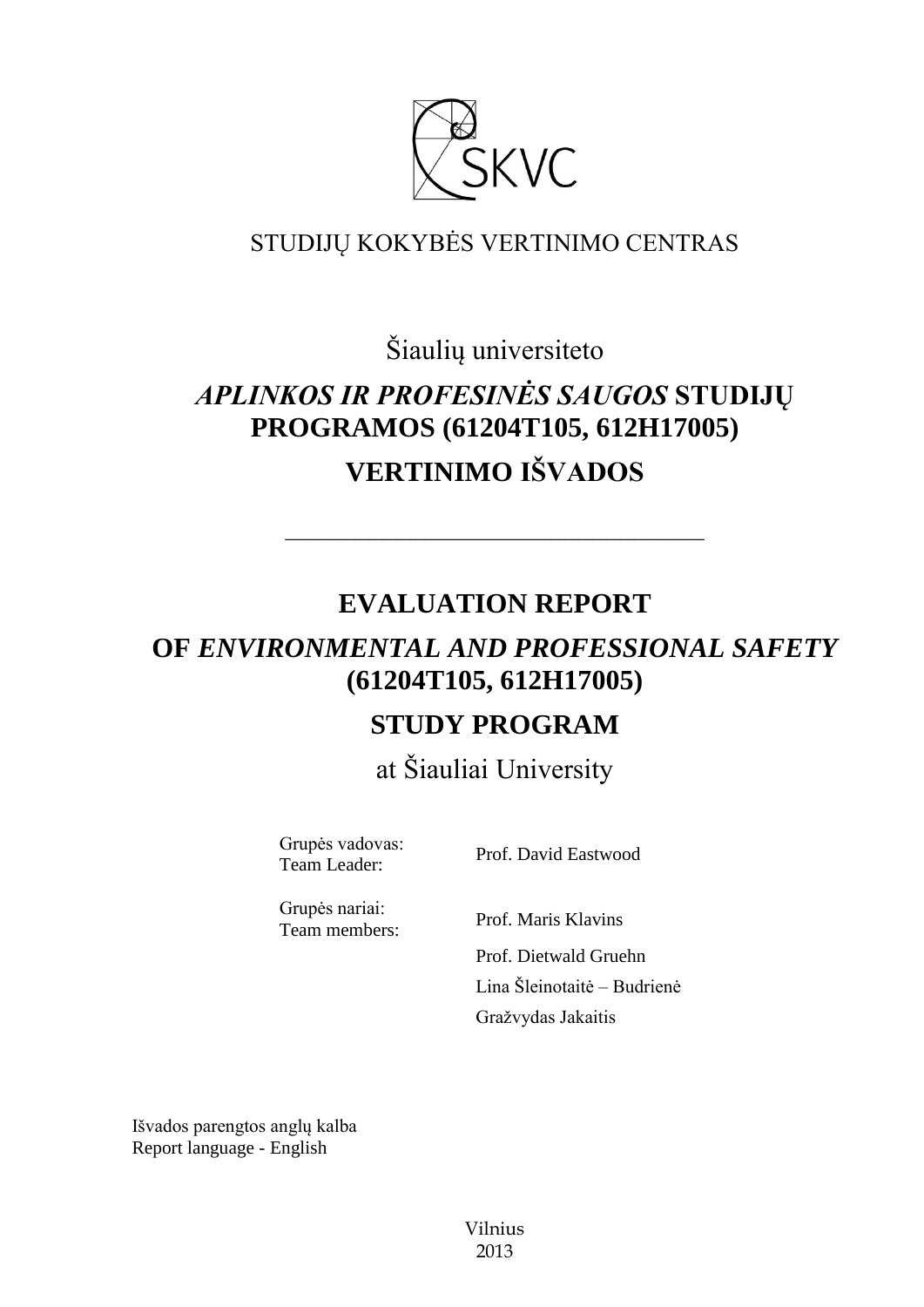### **DUOMENYS APIE ĮVERTINTĄ PROGRAMĄ**

| Studijų programos pavadinimas                           | Aplinkos ir profesinė sauga                                                  |
|---------------------------------------------------------|------------------------------------------------------------------------------|
| Valstybinis kodas                                       | 61204T105, 612H17005                                                         |
| Studijų sritis                                          | Technologijos mokslų                                                         |
| Studijų kryptis                                         | Bendroji inžinerija                                                          |
| Studijų programos rūšis                                 | Universitetinės studijos                                                     |
| Studijų pakopa                                          | Pirmoji                                                                      |
| Studijų forma (trukmė metais)                           | Nuolatinė (4), ištęstinė (5,5)                                               |
| Studijų programos apimtis kreditais                     | 240                                                                          |
| Suteikiamas laipsnis ir (ar) profesinė<br>kvalifikacija | Aplinkos inžinerijos bakalauras                                              |
| Studijų programos įregistravimo data                    | 2000 m. birželio 16 d. Švietimo ir mokslo<br>ministro įsakymu Nr. ISAK – 831 |

### ––––––––––––––––––––––––––––––– **INFORMATION ON ASSESSED STUDY PROGRAM**

| Name of the study program                              | <b>Environmental and Professional Safety</b>                                                                                                  |  |
|--------------------------------------------------------|-----------------------------------------------------------------------------------------------------------------------------------------------|--|
| State code                                             | 61204T105, 612H17005                                                                                                                          |  |
| Study area                                             | <b>Technological Sciences</b>                                                                                                                 |  |
| Study field                                            | General Engineering                                                                                                                           |  |
| Kind of the study program                              | <b>University Studies</b>                                                                                                                     |  |
| Level of studies                                       | First                                                                                                                                         |  |
| Study mode (length in years)                           | Full-time $(4)$ , part-time $(5,5)$                                                                                                           |  |
| Scope of the study program in credits                  | 240                                                                                                                                           |  |
| Degree and (or) professional qualifications<br>awarded | Bachelor of Environmental Engineering                                                                                                         |  |
| Date of registration of the study program              | 16 of June 2000, under the order of the Minister<br>of the Ministry of Education and Science of the<br>Republic of Lithuania No. $ISAK - 831$ |  |

Studijų kokybės vertinimo centras

The Centre for Quality Assessment in Higher Education

©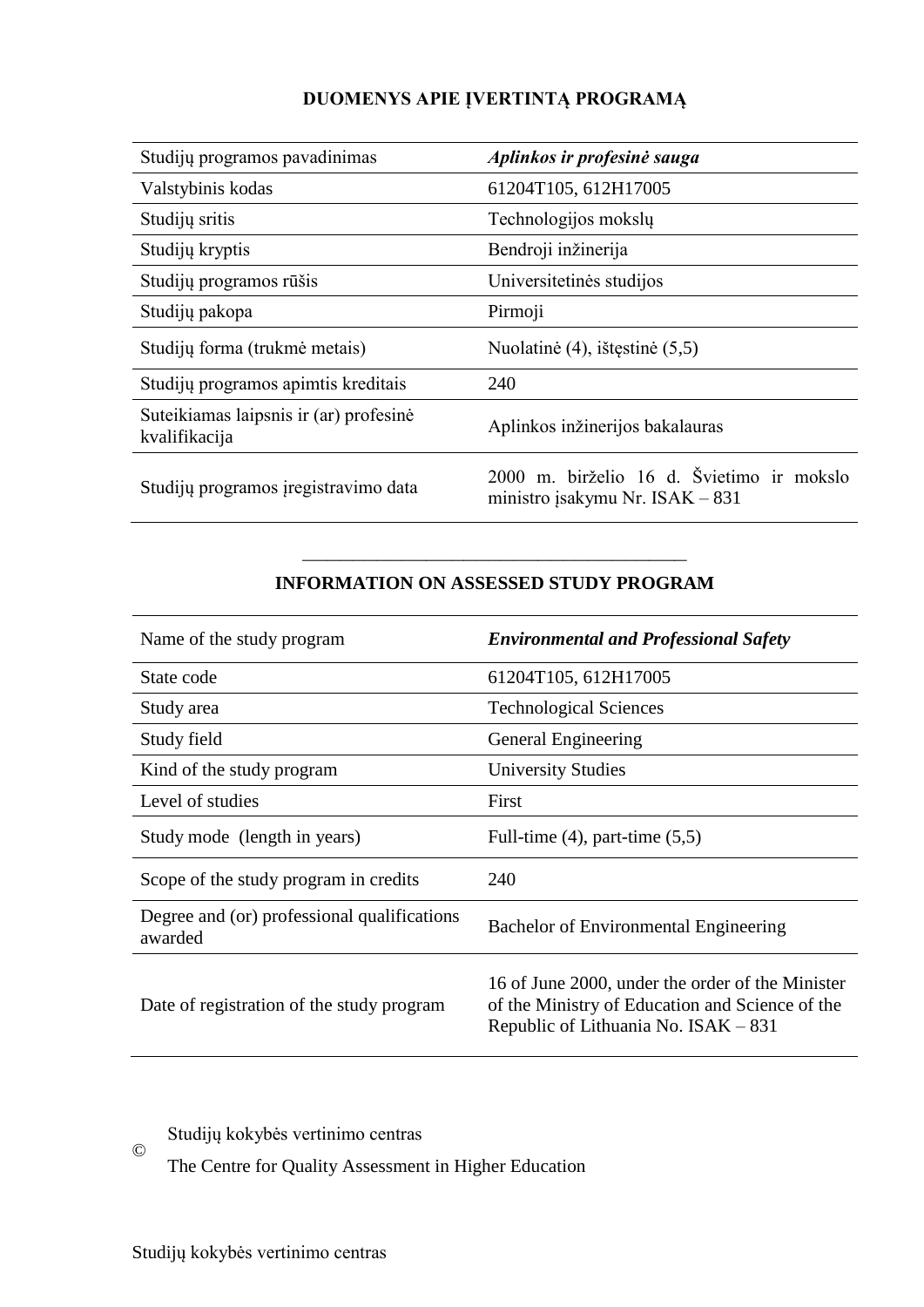## **CONTENTS**

| 1.             |  |
|----------------|--|
|                |  |
|                |  |
| 4.             |  |
| 5 <sub>1</sub> |  |
|                |  |
|                |  |
|                |  |
|                |  |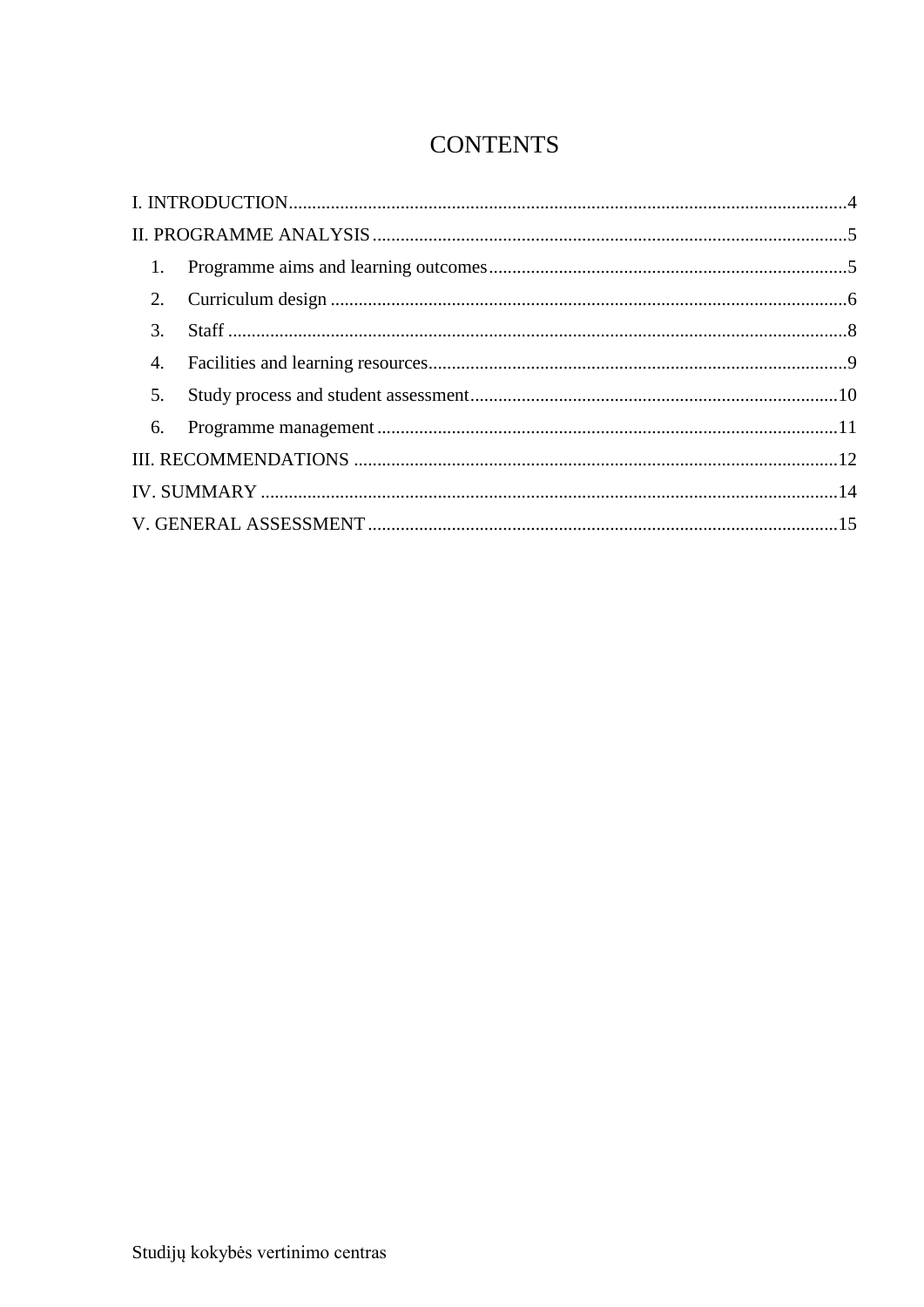## <span id="page-3-0"></span>**I. INTRODUCTION**

The external evaluation of Šiauliai University (hereafter, SU) 4 years Bachelor study programme *Environmental and Professional Safety,* partly also named as *Environment and Professional Safety,* was initiated by the Centre for Quality Assessment in Higher Education of Lithuania nominating an expert panel, consisting of Professor David Eastwood, as a team leader (University of Ulster, Ireland), Professor Maris Klavins (University of Latvia, Latvia), Professor Dietwald Gruehn (Dortmund University of Technology, Germany), Lina Šleinotaitė-Budrienė, employer representative (Lithuania), and Gražvydas Jakaitis, student representative (Vilnius Gediminas Technical University, Lithuania).

For the evaluation the following documents have been considered:

- 1. Methodology for Evaluation of Higher Education Study Programmes;
- 2. General Requirements of the First Degree and Integrated Study Programmes;
- 3. General Regulations for Technological Science (engineering) studies;
- 4. Law on Higher Education and Research of Republic of Lithuania;
- 5. Procedure of the External Evaluation and Accreditation of Study Programmes.

The evaluation is based on the analysis of the Self-Evaluation Report (hereafter, SER) and its annexes, which were finalized by the self-evaluation group in January 2013 and further information obtained during the visit of the expert panel on  $27<sup>th</sup>$  February, 2013.

The visit included meetings with different groups connected with Šiauliai University to capture different perspectives on the study programme: the administrative staff of the university, selfevaluation group, which was headed by Prof. V. Tričys, teaching staff responsible for the *Environmental and Professional Safety* study programme*,* stakeholders, including graduates and potential employers, and students of different years of study.

The expert panel inspected various facilities, such as classrooms, library, computer equipment, and laboratories. Furthermore, students' final works were reviewed. After the expert panel discussions and additional preparations of conclusions and remarks, preliminary general conclusions of the visit were presented. After the visit the experts discussed and agreed on the content of the report, which represents the expert panel's consensual views.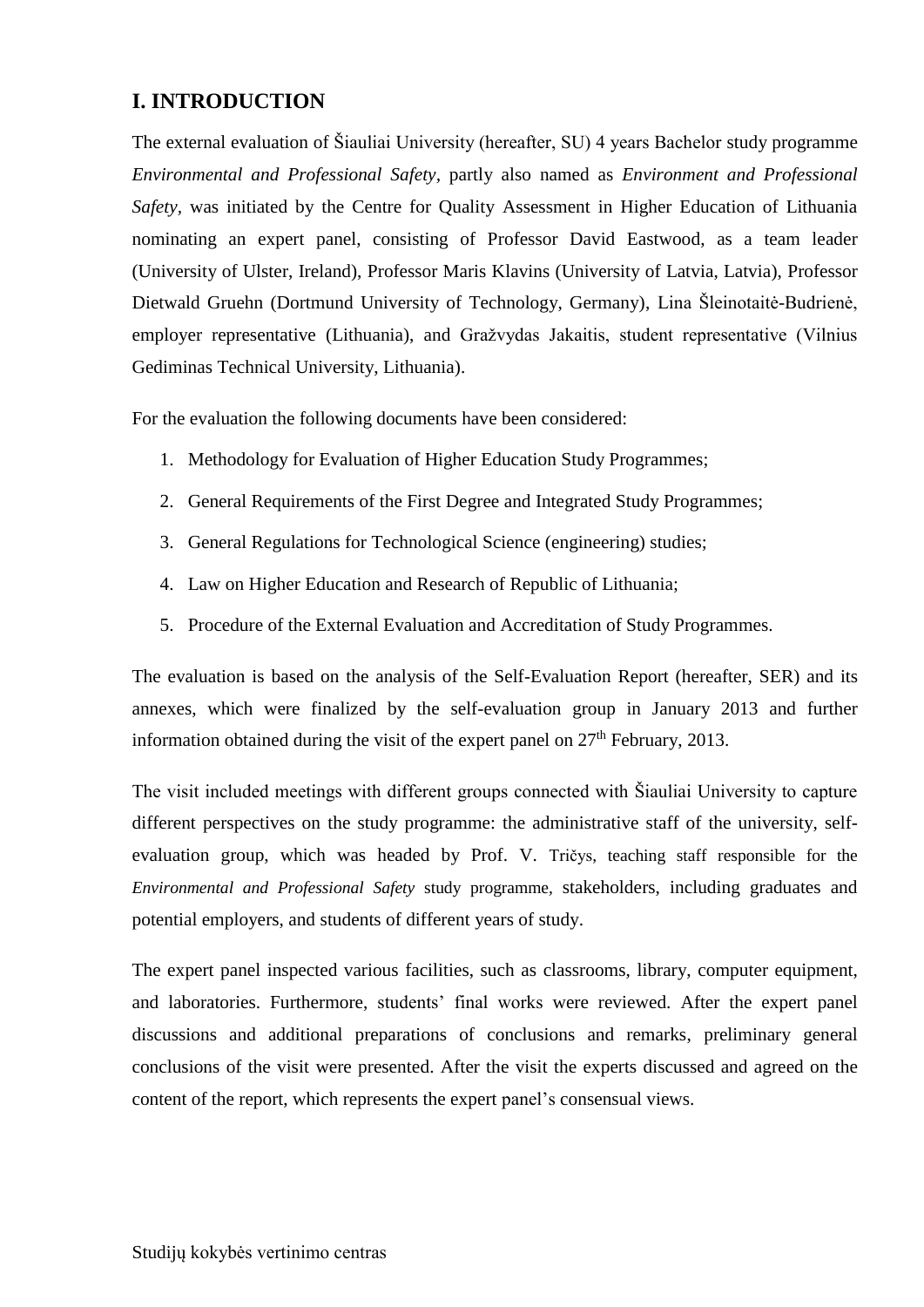### <span id="page-4-0"></span>**II. PROGRAMME ANALYSIS**

#### <span id="page-4-1"></span>*1. Programme aims and learning outcomes*

The programme aims are "to provide students a university education by awarding a bachelor's degree in environmental engineering and train for practical activities and further second cycle studies; to train bachelors of environmental engineering of great erudition, creatively and critically thinking, having knowledge in mathematics and physical sciences, fundamentals in engineering, social sciences and environmental engineering, capable of independently solving environment protection, saving working capacity of people and sustainable development issues, able to take legal, social and ethical responsibility, having skills of lifelong learning and abilities to follow and respond to environment changes and adapt to changing social environment requirements" (SER: p. 6). The aims are formulated as focussed not only on a competitive labour market, but also on pedagogical and societal goals, such as life long learning, as well as social and ethical responsibility.

These aims relate to the "outcomes of first cycle studies" in terms of the Dublin descriptors (SER: table 3). On this basis, five groups of learning outcomes are defined, comprising:

- 1. Knowledge and its application;
- 2. Abilities in carrying out research;
- 3. Special abilities (trouble shooting, realizing creative tasks, perception of emerging problems);
- 4. Social abilities;
- 5. Personal abilities.

Even if it is difficult to distinguish between social and personal abilities – both cover different types of communication skills – for each group of learning outcomes a subset of 3 or 4 criteria has been defined. Additionally, a matrix has been developed (SER: table 5), indicating the relationship between study programme subjects and the above mentioned learning outcomes groups.

Hence, programme aims and learning outcomes are reasonably well defined, clear and publicly accessible on the University website. This was confirmed during the visit: in the past years several Bachelor graduates of the *Environmental and Professional Safety* programme continued their studies and completed *Environmental Engineering* or related Master programmes in Vilnius or Kaunas. Meanwhile, four of them even hold a PhD degree, what gives evidence of a sound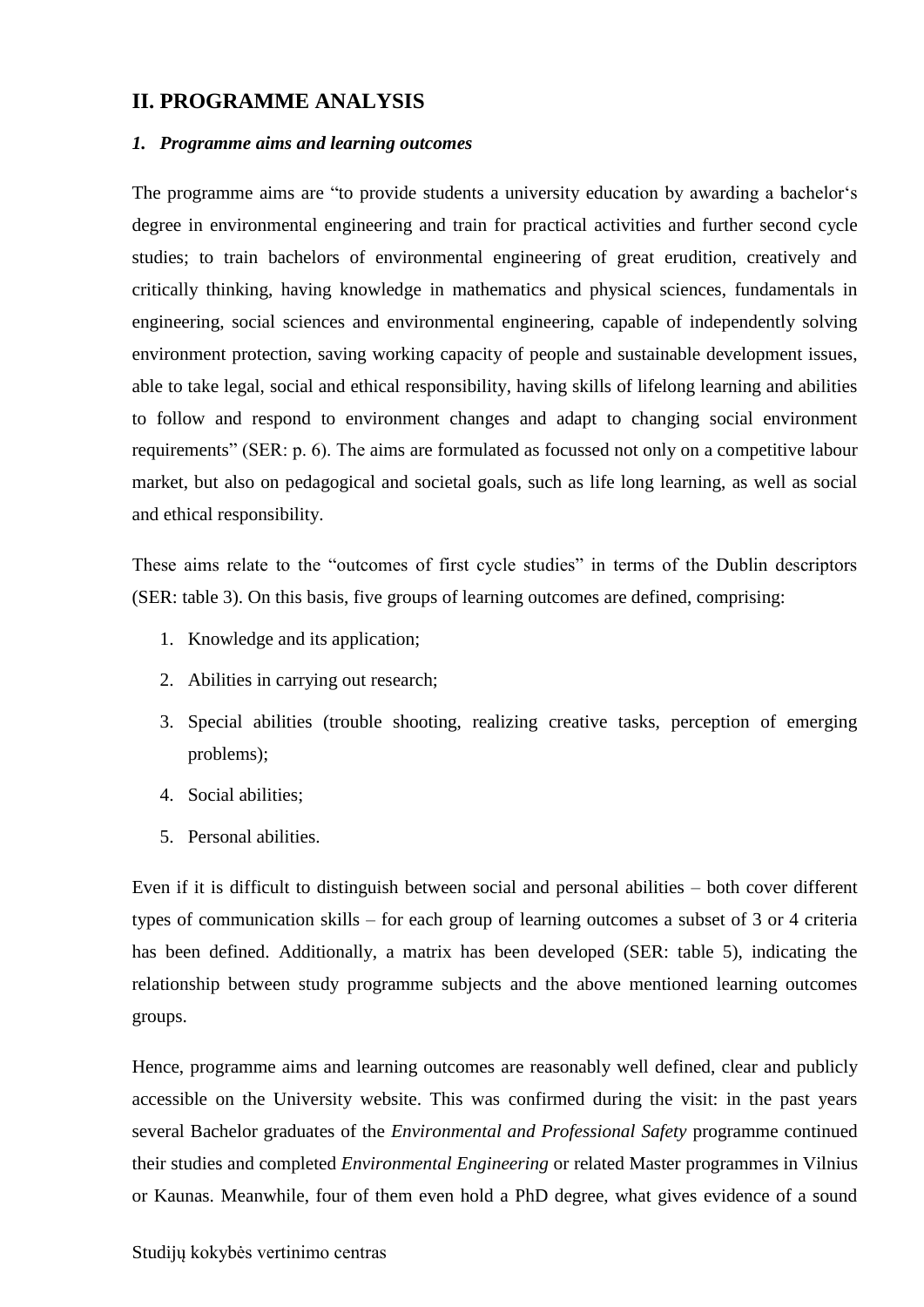quality of the learning outcomes of the evaluated programme as a basis for a process of life long learning.

Despite the fact that programme aims and learning outcomes seem to be well defined, in practise, they are mainly based on academic requirements. Professional requirements, as well as needs of the labour market, are less considered: the programme is partly lacking in its practical components and some practical lessons of the programme have even been replaced by excursions and other contents. These findings may be supported by the fact that co-operation of university staff and employers is not highly developed and should be intensified in the future.

Furthermore, the number of admitted students has dramatically decreased during the last years. Thus it remains unclear whether or not there is a stable regional demand for the minimum number of graduates which would be necessary for insuring any long-term perspective for the study programme.

To increase the reputation, popularity and effectiveness of the programme, the expert team recommends amplifying the skills portfolio, especially in the field of Environmental Law, Environmental Management and Environmental Impact Assessment, and with giving due consideration to both national and international legal and management requirements.

With exception of the above mentioned shortcomings, (Environmental Law, Management, Impact Assessment, lack of practice) the programme aims and learning outcomes are consistent with the type and level of studies and the level of qualifications offered.

While learning outcomes, contents and qualifications offered are compatible with each other, there is a problem with the term "Professional Safety", which is not clearly defined. Thus, the expert panel suggests more accurately reflecting and redefining the programme title.

#### <span id="page-5-0"></span>*2. Curriculum design*

The curriculum design considers different needs of full-time and part-time students. The duration of the programme is 4 years for full-time students and 5.5 years for part-time students.

With exception of criteria listed below, the curriculum design meets legal requirements:

1. The number of course units per semester should not be more than 7; in fact the number of courses is 8 during the  $7<sup>th</sup>$  semester and 9 during the  $3<sup>rd</sup>$  semester (SER: table 6, p. 12-13).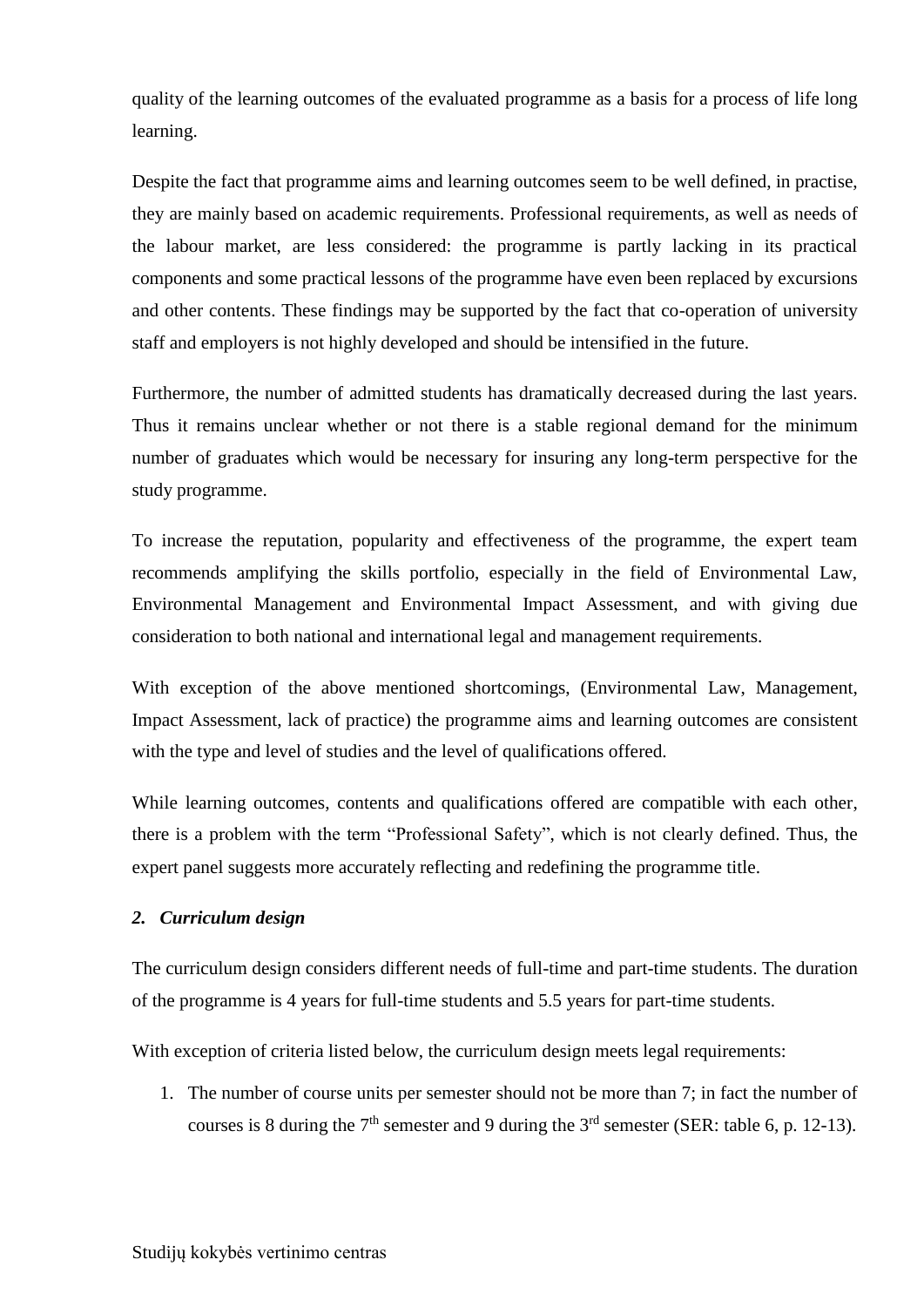While developing the Study Plan, it is therefore recommended to pay more attention to the assignment of subjects to the study field related subjects and to have clear rationales for including subjects in mathematics and physics.

A further weak point of the curriculum design is the volume of practical placement, which should not be less than 15 ECTS. Even if this criterion is formally achieved, the evaluation visit gave evidence that there is a lack of practical training in the programme. This was addressed not only by students, but also respectively by social partners or employers. It was even mentioned that there are partly non-practical (or even theoretical) lessons offered under the title "Practice 1", "Practice 2" or "Practice 3".

With exception of the above mentioned example (number of courses  $> 7$ ), study subjects and modules are almost evenly spread and, what is more important, the themes are not repetitive.

In contrast to this, a logical sequence of study process cannot be stated for all study subjects. For example, the expert team scrutinized, and were concerned, why Engineering Graphics starts before Mathematics is finished. Thus, the study plan is not necessarily logical.

The content of the subjects and / or modules is consistent with the type and level of the studies; however, in future, more attention should be paid to the topics of Environmental Law and Management, as well as Environmental Impact Assessment. For the rest, the scope of the programme is appropriate for the achievement of the intended learning outcomes.

The content of the programme generally reflects the latest achievements in science and technologies. However, because of financial restrictions, technical equipment and software is not in all aspects state of the art.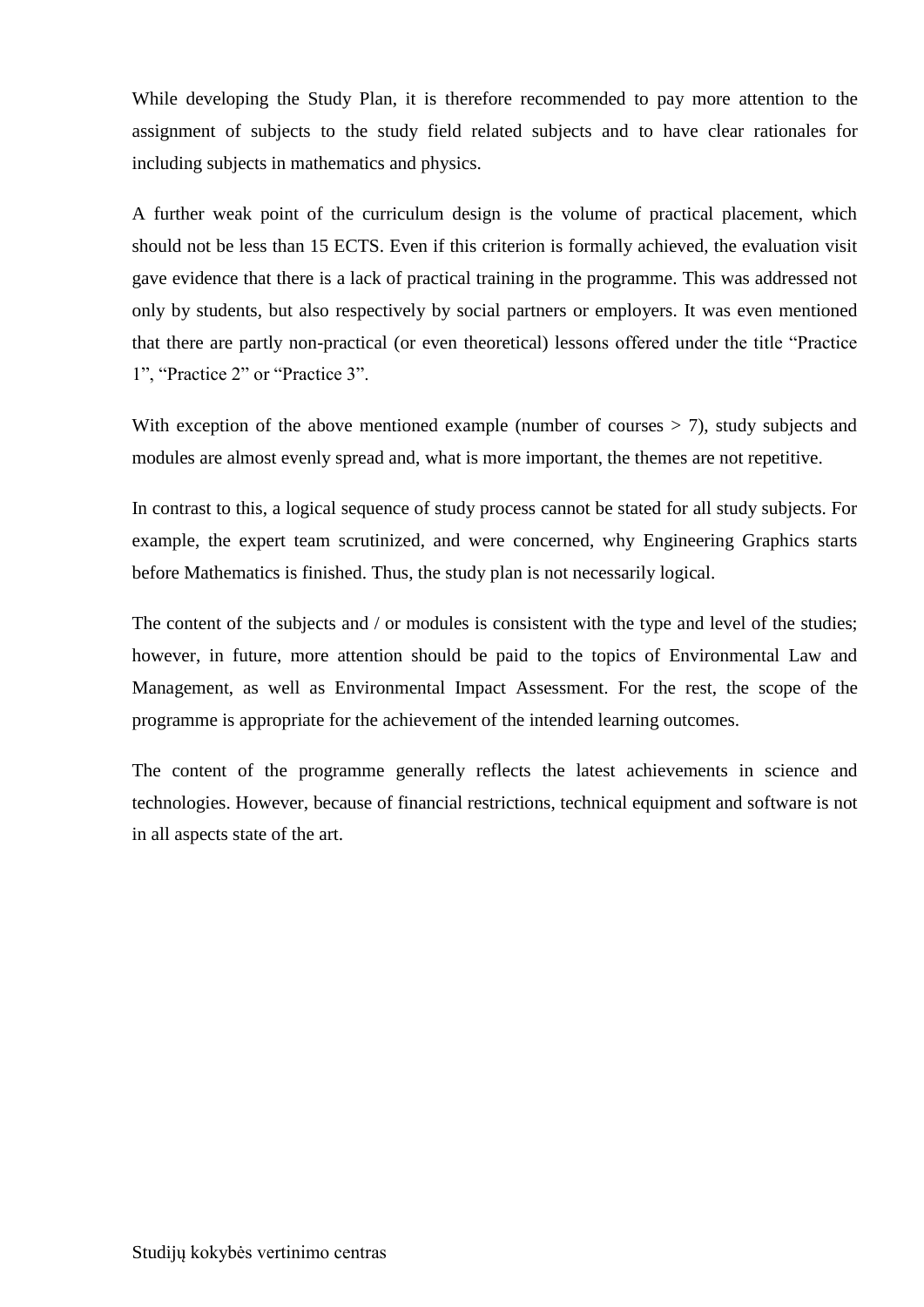#### <span id="page-7-0"></span>*3. Staff*

The study programme is provided by staff meeting legal requirements. From 34 teachers who are involved in the programme, 28 teachers hold a PhD degree. 22 of them are professors (19 associate professors and 3 full professors). Hence, the majority of the teaching staff has a scientific degree and means that the qualification of the teaching staff is adequate to ensure learning outcomes.

Since the programme has a decreasing number of students and applicants, the number of the teaching staff is (more than) adequate to ensure learning outcomes; the crucial question for this programme is not how to provide students with teachers, but how to attract students to choose this study programme instead of others.

The teaching staff turnover seems to be sufficient to ensure an adequate provision of the programme in the mid- or long-term, if needed. There were no complaints by the students about the age pattern of the Faculty.

According to the SER (p. 17), teachers are appointed by public competition. Agreements with teachers are signed for a five-year term. Furthermore, a commission formed by the Senate decides whether or not applicants for the positions satisfy the requirements. Despite the fact that these regulations are designed to promote competition among the teachers, the scientific activities of most of the teachers are not well developed. International staff mobility is very low, knowledge of English is mostly poor, and, despite of decreasing number of students, the publication output of most teachers is very low, especially in the last two years. According to the SER (p. 17), in the years 2008 – 2012 teachers of the programme have published 16 scientific articles. Given, that there are 34 teachers involved in the programme, this means the average teacher publishes no more than 1 article in a 10 years period, which is extremely low. Annex III – Description of Teacher Activity – reveals that most teachers did not publish any articles during the last two or three years. Hence, the higher education institution does not sufficiently create the conditions for the professional development of the teaching staff necessary for the provision of the programme. This is a severe point, because it indicates that there has been nearly no response to the 2005 external evaluation recommendations to encourage teachers to take a more active part in scientific work and to improve their scientific qualifications. It should be mentioned that the SER (p.17) highlights some research projects which have been successfully acquired in the last couple of years dealing with improvements in the scientific competence of higher school teachers and enterprise specialists, television on ecology in the internet, and the development of renewable energy resources and improvement of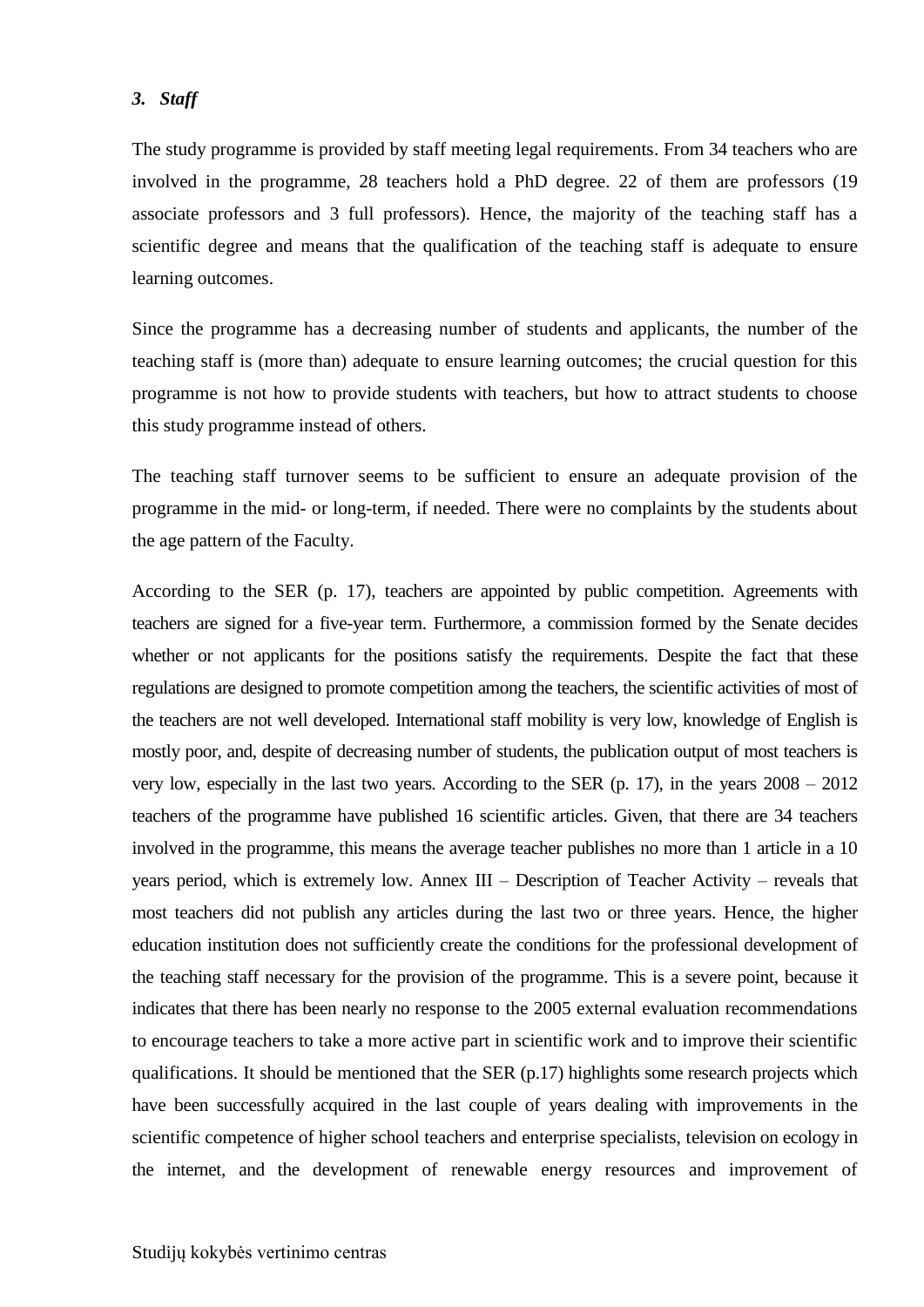environmental conditions. Nonetheless it still remains obscure as to whether or not teachers have personal aims to further develop their skills, and if so, in which direction.

Additionally, there seems to be a limited availability of support by technical assistants for the teaching staff.

Finally, it should be mentioned that the relation and co-operation of teaching staff to / with employers should be improved.

In the future, teaching staff should focus on:

- 1. Increasing the volume of studies in foreign languages, including elements of the study process in foreign languages (English and / or Russian);
- 2. Inviting English speaking guest lecturers from abroad, as well as from other Lithuanian institutions;
- 3. Motivating students to take a more active part in study abroad programmes.

#### <span id="page-8-0"></span>*4. Facilities and learning resources*

The premises for studies are adequate in terms of size and quality. However, facilities and learning resources are not adequate in all aspects. According to the SER (p.19), at the Faculty level there is no shortage of computers, at present the Faculty has about 200 computers. On the other hand, in the last few years no major investments in infrastructure have been made. Basic equipment is mostly available, but this is partly old-fashioned technical equipment and software, for instance, AutoCad from 2006. Also, laboratory equipment is partly not up to date or there are only few devices (e.g. ph meters) available for student use. Hence, current conditions do not allow the demonstration of the latest technological achievements to the students.

Even after the Faculty has signed co-operation agreements with some enterprises (SER: p.20), the higher education institution still lacks adequate arrangements for students' practice; very often student practice is missing and teachers make excursions instead of practice.

Teaching materials (textbooks, books, periodical publications, databases) are adequate and mostly accessible. 2 Libraries are open 6 days a week (10 hours a day), but Wi-Fi did not work in the library.

Hence, the expert team suggests that serious efforts should be made for improvement in the technical infrastructure (e.g. SER: table 11: only 1 ph meter).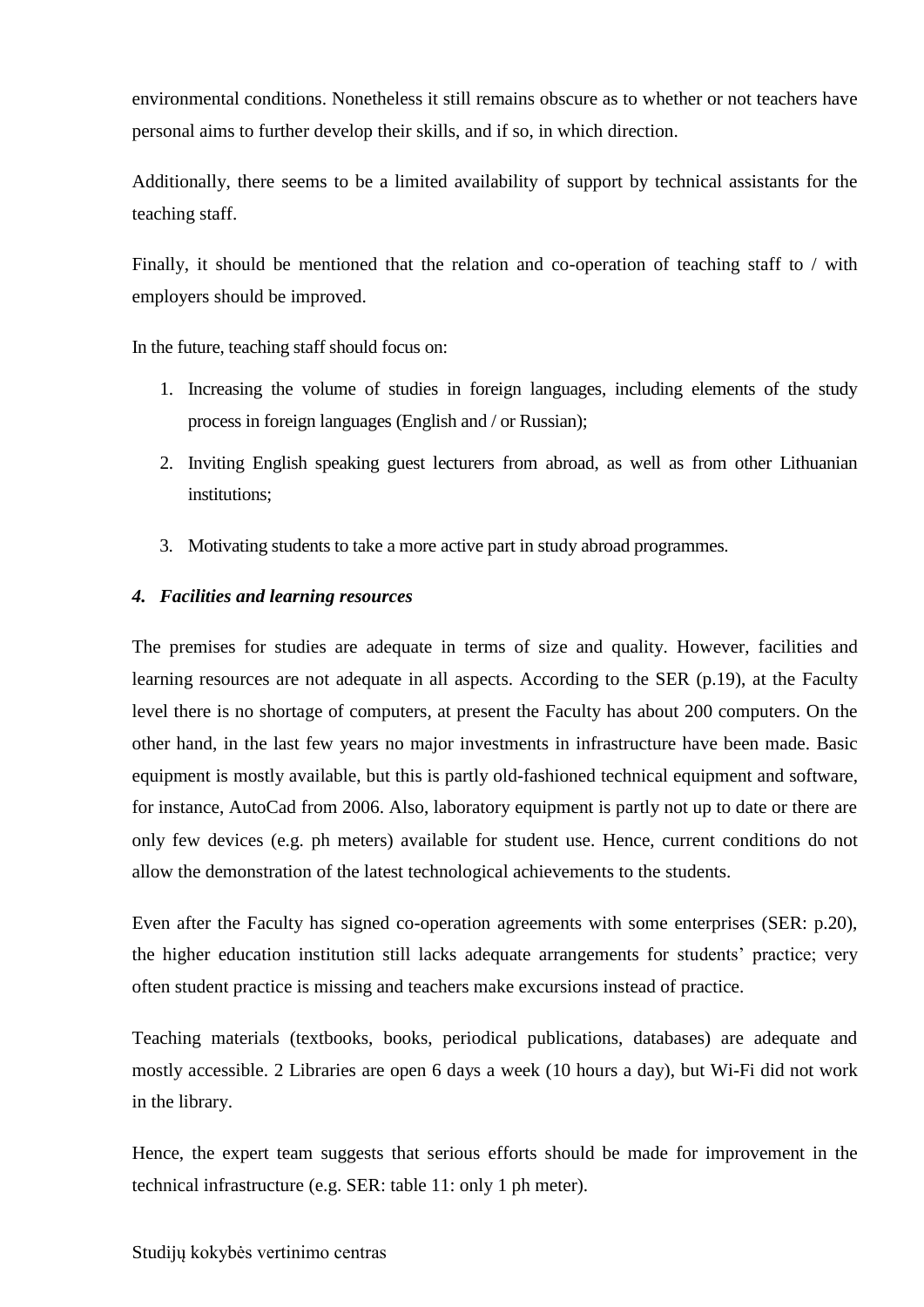#### <span id="page-9-0"></span>*5. Study process and student assessment*

The admission requirements are well-founded, but the major problem is absence of students, or of applicants. The programme obviously does not attract students, which is indicated by the small number of students who are first choice applicants to the study programme. On the other hand, the drop-out rate is moderate.

The fact, that full-time students are better qualified on entry than part-time students (SER: p. 22) and state financed students are better qualified than self-paying students (SER: p. 21), does not cause any problems for the study process. With exception of above mentioned practical issues, the organisation of the study process ensures an adequate provision of the programme.

Students are encouraged to participate in applied research but, due to the insufficient English knowledge of teaching staff and students, publications in international top-journals are neither sufficiently recommended by teachers, nor used by the students. In general, despite the fact that a considerable number of international journals are available online in the library, the awareness about relevant international journals is very low.

Theoretically, students have opportunities to participate in student mobility programmes, such as ERASMUS. In fact, only a few students take the opportunity to study abroad. The main reasons for this appear to be insufficient preparation in English, insufficient financial support, and insufficient awareness among students of the potential afforded by international experience, especially for their own career prospects.

The higher education institution ensures an adequate level of academic support by supervising students during their studies. Explicit social support is not obviously established, even if there is a good relationship between students and teachers. However, the university provides a career centre supporting students in their future development.

The assessment system of students' performance is clear, adequate and publicly available (at module level). For example, criteria for student achievement assessment are announced at the beginning of the semester, and the teachers feedback to students on their assessment achievements by commenting on them both orally – individually, discussing the results with students, and in writing – by pointing out the mistakes they have made, and other shortcomings (SER: p. 26).

The professional activities of graduates partly meet the programme providers' expectations. On the one hand, there is a high employment rate, but employment according to specialization is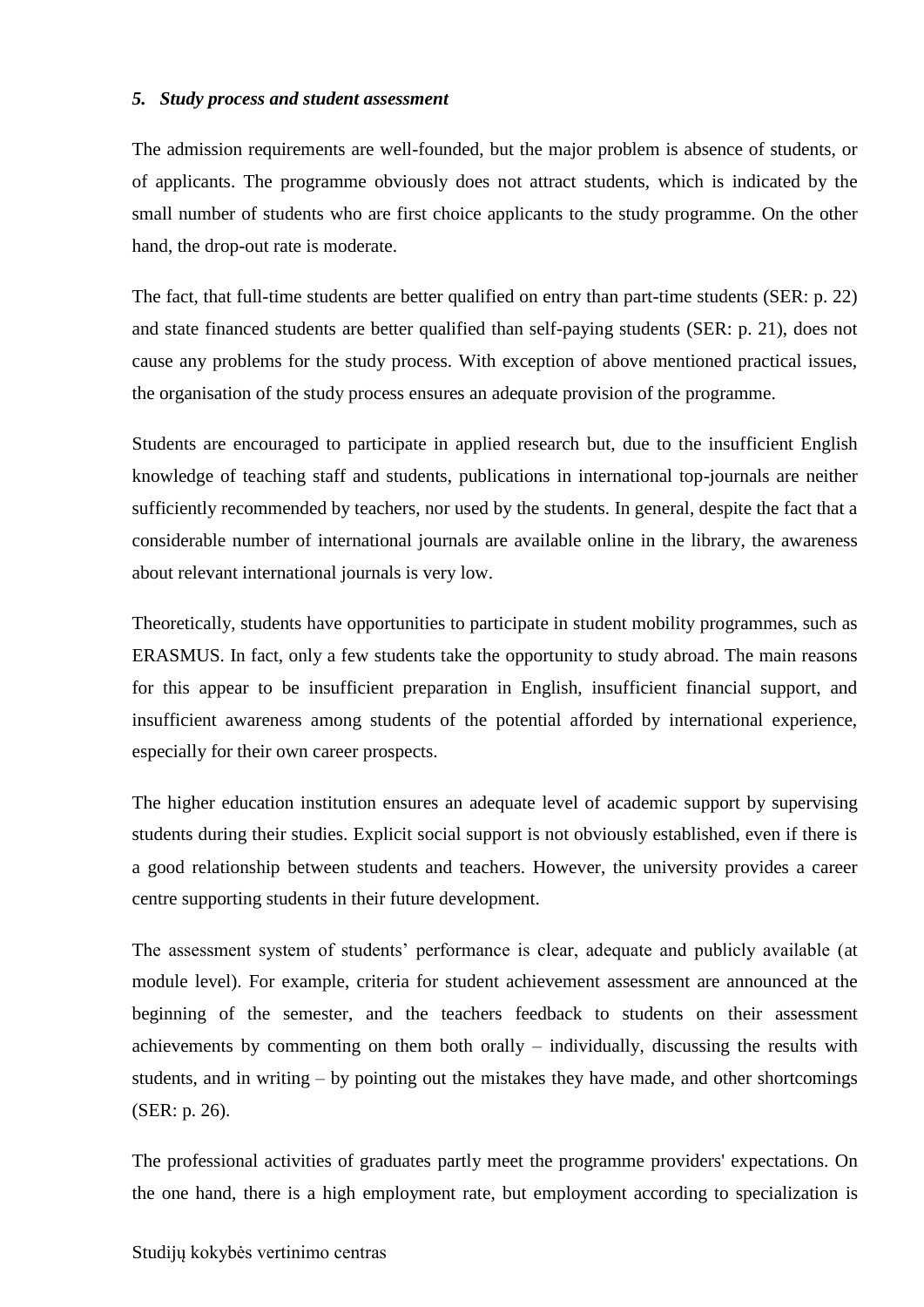relatively low. As mentioned above, some Bachelor graduates of the *Environmental and Professional Safety* programme have successfully finished their Master or PhD programmes at other universities, which indicates a sound quality of the evaluated programme.

#### <span id="page-10-0"></span>*6. Programme management*

The responsibilities for programme decisions and the monitoring of the implementation of the programme are not always clearly allocated. There is some evidence that there is no absolute sense of ownership of the programme, for example, regular (monthly meetings) are missing and there is a general lack of dynamism targeted at the ongoing development of the programme. The evaluation visit revealed only a limited strategy on how to attract future additional students to ensure programme viability in the mid-term. Goals for the ongoing development of the programme over the next 5-10 years therefore remained obscure.

Information and data on the implementation of the programme are regularly collected and analyzed, but market analysis and SWOT analysis are absent. The opportunity of writing the Self Evaluation Report was not used to determine weak points as basis for a programme improvement.

The outcomes of internal and external evaluations of the programme are partly used for the improvement of the programme. Individual teachers' level module evaluations are regularly used. However these do not appear to be collated at a programme management level and survey outcomes appear to be insufficiently communicated to the students. Stakeholders appear to be insufficiently involved in the evaluation and improvement processes. Some internal quality assurance measures are undertaken therefore, but their effectiveness and efficiency remains unclear.

The expert team therefore recommends a reorganisation of the management structure of the programme and a number of prerequisites to be fulfilled over the next three years, especially the implementation of strategic planning which differentiates and explicitly specifies management responsibilities for the programme, and which creates a positive sense of programme ownership. In the immediate term, a further vital management task must be to improve the successful acquisition of structural funds in order to improve current levels of technical equipment.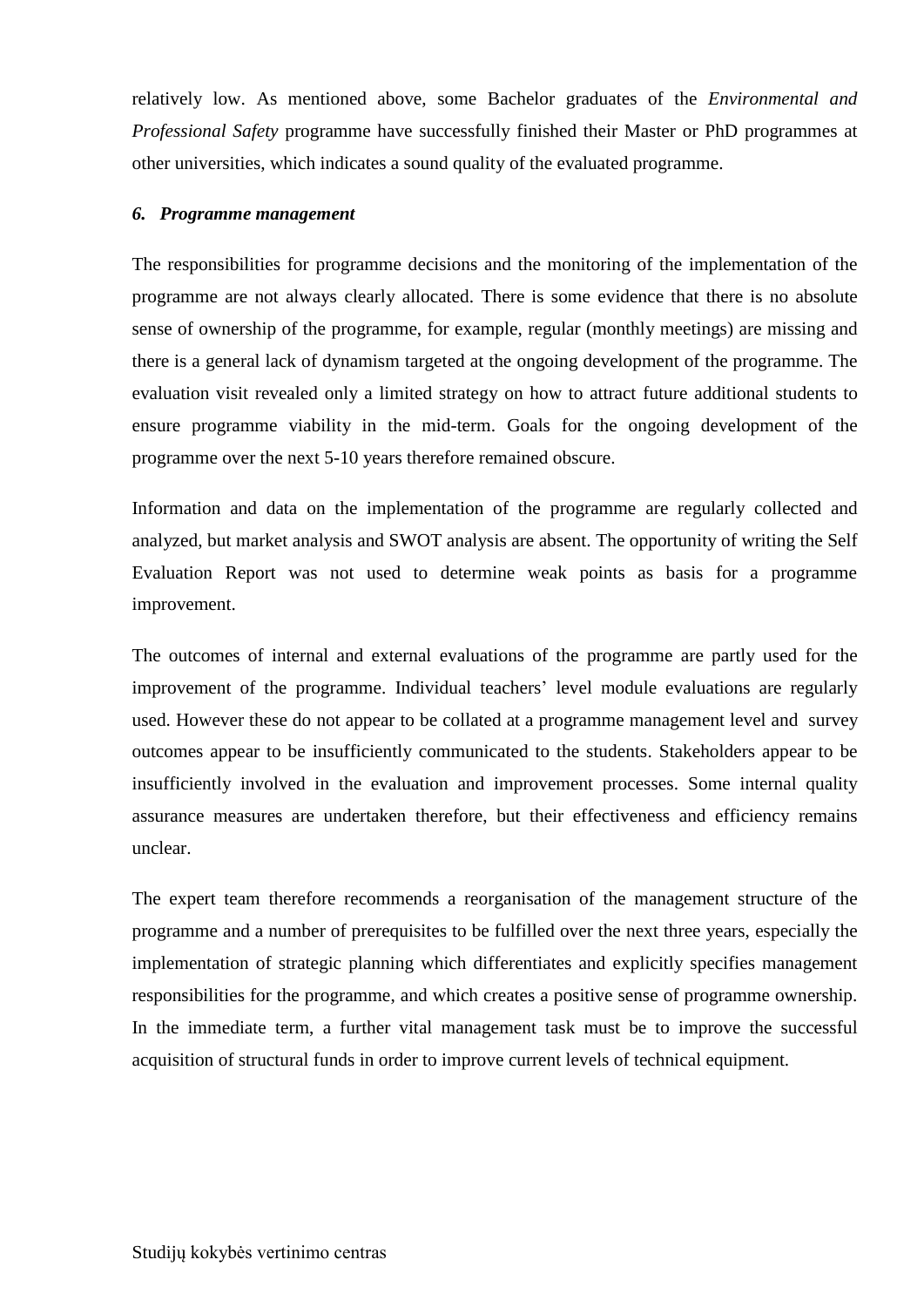### <span id="page-11-0"></span>**III. RECOMMENDATIONS**

1. To increase the reputation, popularity and effectiveness of the programme, the expert team recommends amplifying the skills portfolio, especially in the field of Environmental Law, Environmental Management and Environmental Impact Assessment and to give due consideration to both national and international legal and management requirements. The programme should include more practice and co-operation of university staff with employers should be intensified in the future. Effective measures have to be undertaken to ensure a stable number of applicants necessary for insuring a long-term perspective for the study programme. The expert panel suggests accurately reflecting and redefining the programme title.

2. Small changes in curriculum design are needed to meet legal requirements (the number of course units per semester should not be more than 7). Likewise it is recommended to pay more attention to the assignment of subjects to the study field related subjects and to have clear rationales for including subjects in mathematics and physics

3. Teachers should be encouraged to take a more active part in scientific work and to improve their scientific qualifications, especially by strengthening their international relationships, participating more frequently at international conferences and publishing more in international journals. Teachers should also encourage students to read about and reflect on the results of the latest research published in international journals. Technical support for the teaching staff should be improved. In future, teaching staff should focus on:

- 1. Increasing the volume of studies in foreign language, including elements of the study process in foreign languages (English and/or Russian);
- 2. Inviting English speaking guest lecturers from abroad, as well as from other Lithuanian institutions;
- 3. Motivating students to take a more actively part in study abroad programmes.

4. The expert panel suggests serious efforts for improvement of technical infrastructure, including software, latest technical equipment and unlimited Wi-Fi-access in the libraries. More attention should be paid to applications for European Union structural funds to improve the equipment, at least in a mid-term perspective.

5. International student mobility should be promoted and increased. Employment, according to specialization, should be increased. Co-operation with the University career centre should be improved.

Studijų kokybės vertinimo centras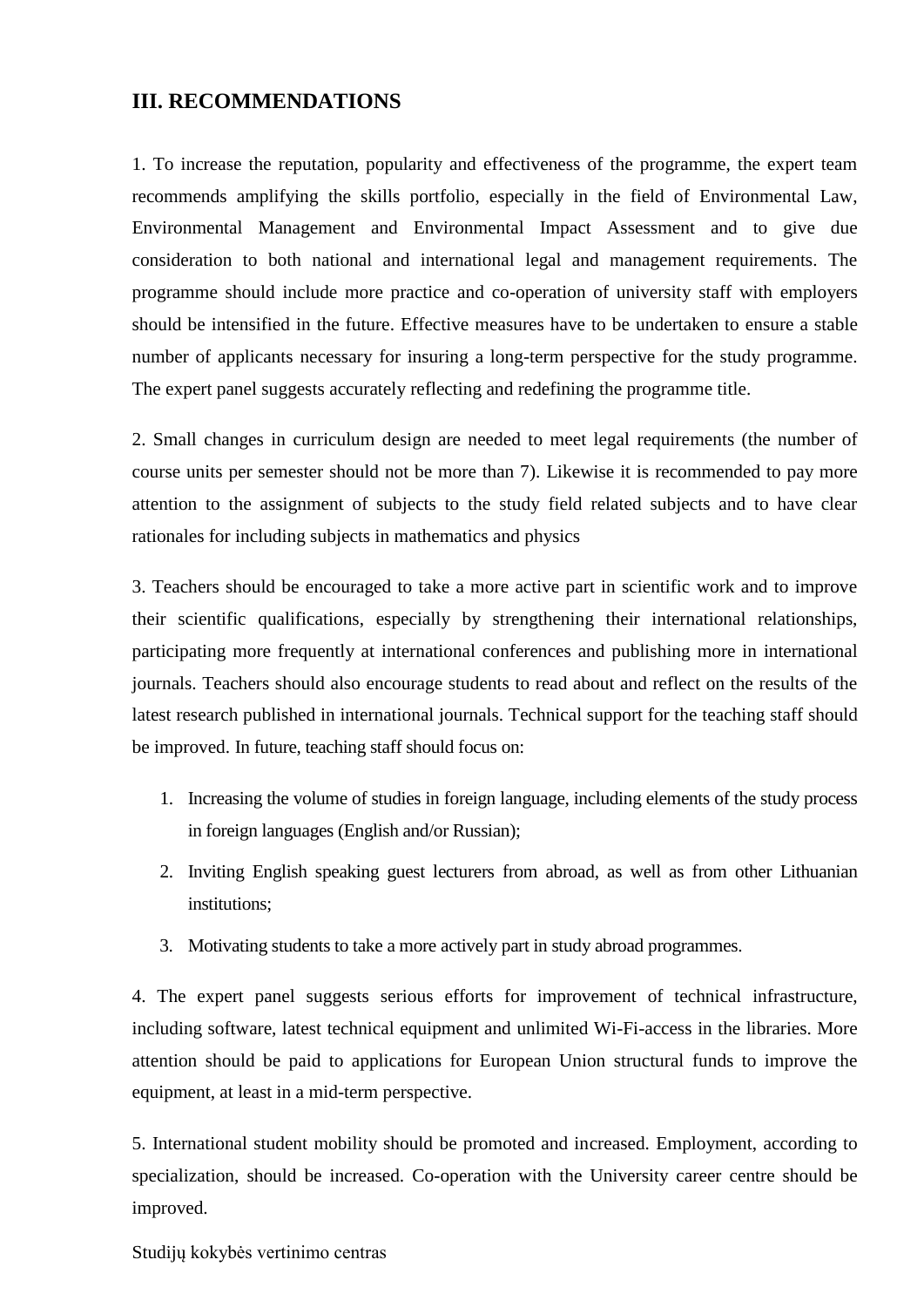6. The expert panel recommends reorganizing the management structure of the programme to include the implementation of strategic planning with differentiated and explicitly specified programme responsibilities. Future management must also vigorously promote the successful acquisition of European Union structural funds and other research grants to improve current technical equipment.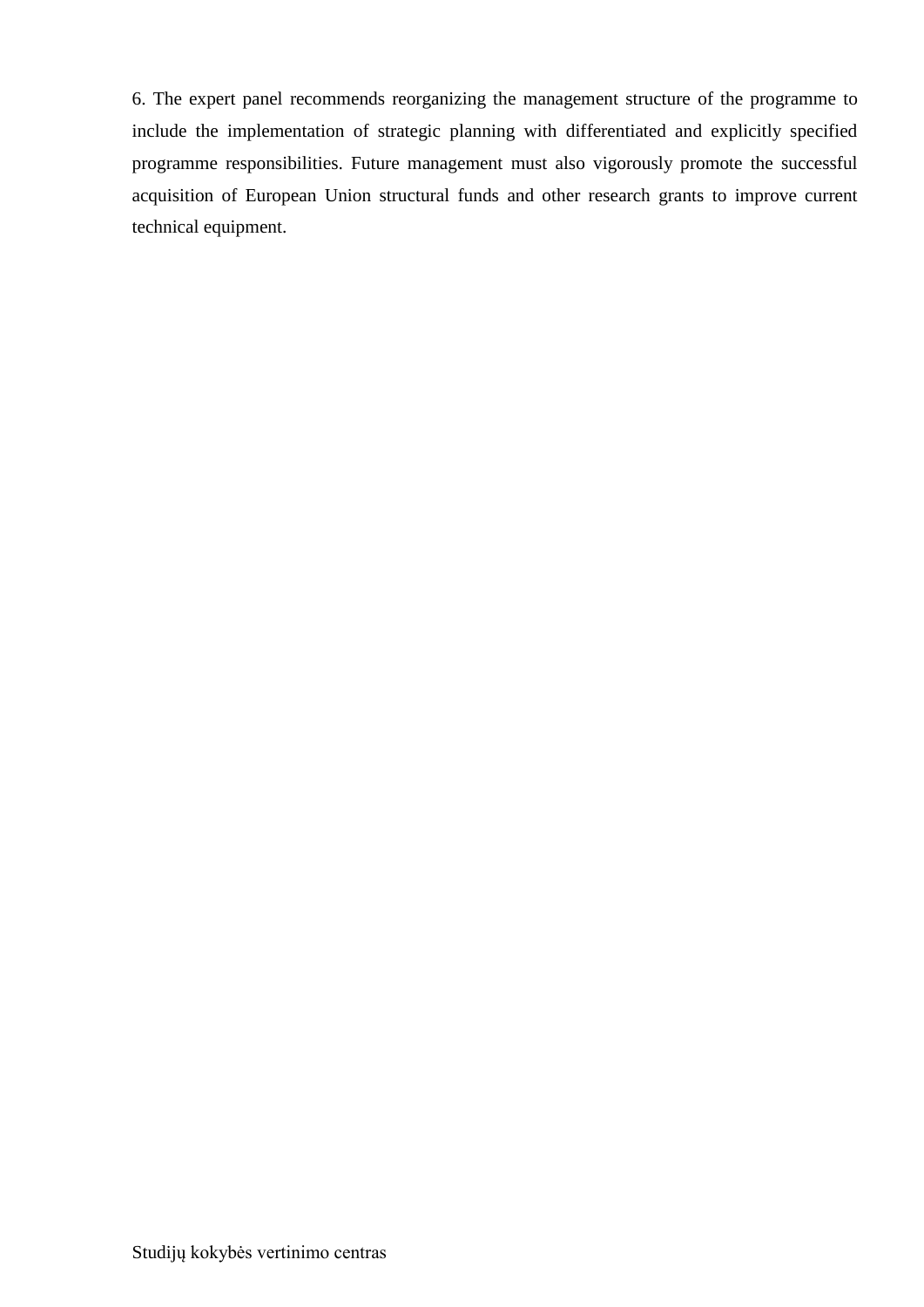## <span id="page-13-0"></span>**IV. SUMMARY**

The education quality of the *Environmental and Professional Safety* programme is on a good level. However, a stronger focus on Environmental Law, Environmental Management, Environmental Impact Assessment and practice would help to improve the programme.

The curriculum design meets most legal requirements. However, some changes in the curriculum are necessary to ensure a logical structure of the programme.

Teachers do a good job in terms of student achievements of learning outcomes. But teachers should be encouraged to take more active part in scientific work and to improve their scientific qualifications, especially by strengthening their international relationships, participating more frequently at international conferences and publishing more, not only in national, but also in international journals.

The study programme is equipped with basic infrastructure and a good library. The expert panel suggests serious efforts should be made to improve technical infrastructure, including software, the latest technical equipment and unlimited Wi-Fi access in the libraries.

Programme management is the weakest point of the different evaluation areas. The expert panel recommends reorganizing the management structure of the programme. A strategic plan should be implemented. Acquisition of EU structural funds and other research grants has to be improved.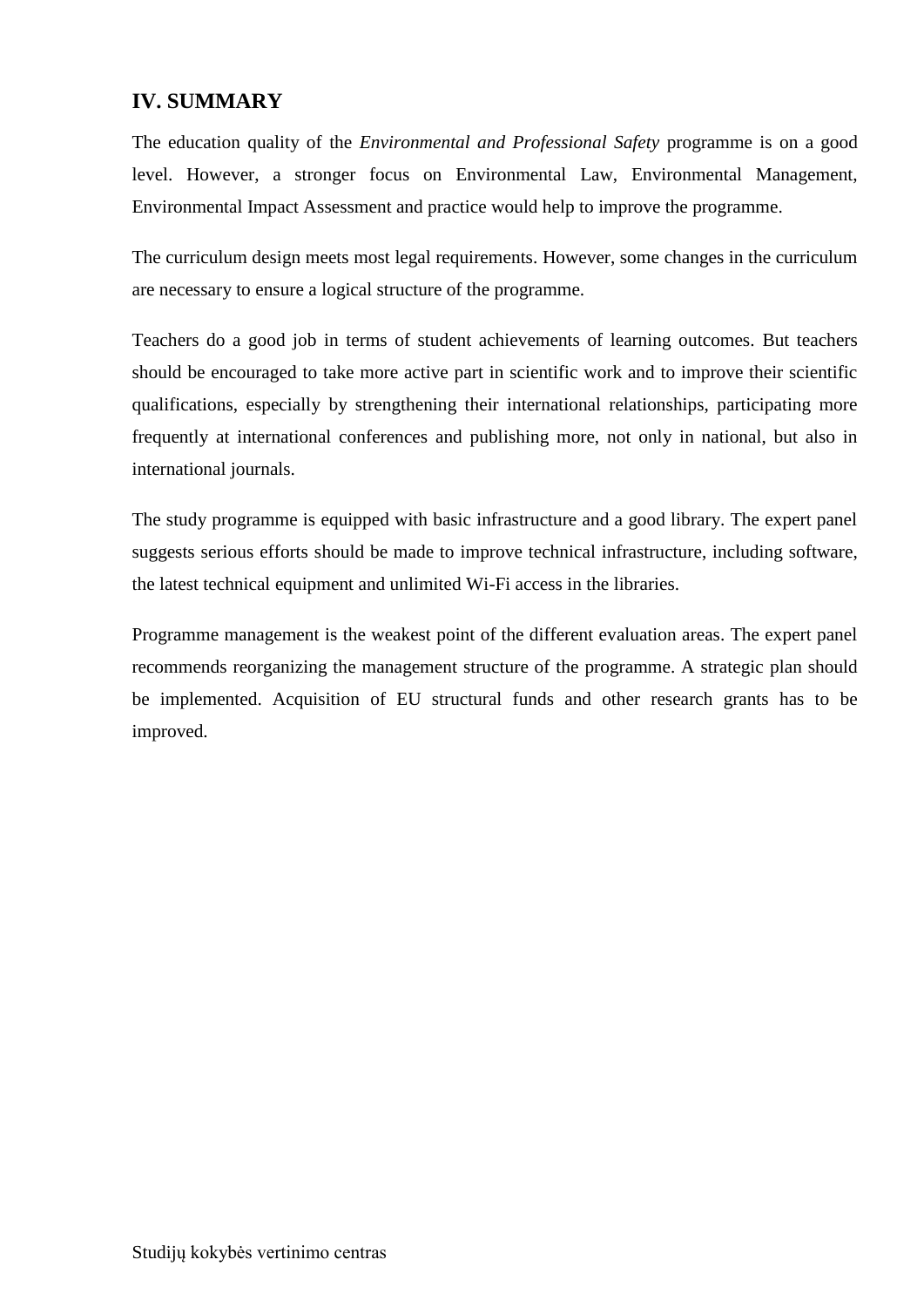## <span id="page-14-0"></span>**V. GENERAL ASSESSMENT**

The study programme *Environmental and Professional Safety* (state code – 61204T105, 612H17005) at Šiauliai University is given **positive** evaluation.

| No. | <b>Evaluation Area</b>                                                                                     | <b>Evaluation Area</b><br>in Points* |
|-----|------------------------------------------------------------------------------------------------------------|--------------------------------------|
| 1.  | Program aims and learning outcomes                                                                         |                                      |
| 2.  | Curriculum design                                                                                          |                                      |
| 3.  | <b>Staff</b>                                                                                               | $\overline{2}$                       |
| 4.  | Material resources                                                                                         | $\mathcal{D}$                        |
| .5. | Study process and assessment (student admission, study process<br>student support, achievement assessment) |                                      |
| 6.  | Program management (program administration, internal quality<br>assurance)                                 |                                      |
|     | <b>Total:</b>                                                                                              |                                      |

*Study program assessment in points by fields of assessment*.

\*1 (unsatisfactory) - there are essential shortcomings that must be eliminated;

2 (satisfactory) - meets the established minimum requirements, needs improvement;

3 (good) - the field develops systematically, has distinctive features;

4 (very good) - the field is exceptionally good.

Grupės vadovas: Team Leader: Prof. David Eastwood

Grupės nariai: Team members: Prof. Maris Klavins Prof. Dietwald Gruehn Lina Šleinotaitė – Budrienė Gražvydas Jakaitis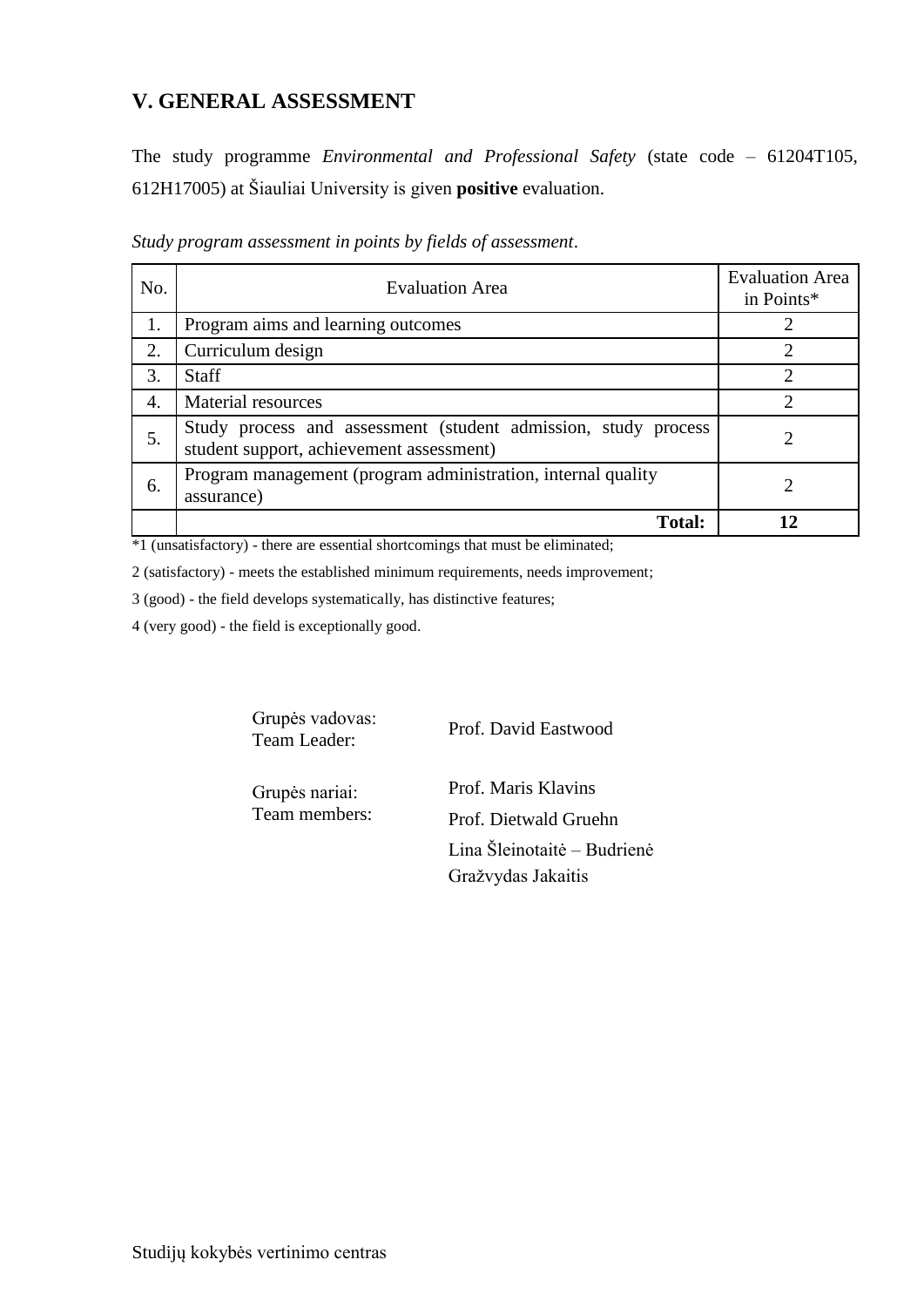#### **ŠIAULIŲ UNIVERSITETO PIRMOSIOS PAKOPOS STUDIJŲ PROGRAMOS** *APLINKOS IR PROFESINĖ SAUGA* **(VALSTYBINIS KODAS – 612H17005) 2013-04-19 EKSPERTINIO VERTINIMO IŠVADŲ NR. SV4-105 IŠRAŠAS**

<...>

## **V. APIBENDRINAMASIS ĮVERTINIMAS**

Šiaulių universiteto studijų programa *Aplinkos ir profesinė sauga* (valstybinis kodas – 612H17005) vertinama teigiamai.

| Eil. | Vertinimo sritis                                 | <b>Srities</b><br>įvertinimas, |
|------|--------------------------------------------------|--------------------------------|
| Nr.  |                                                  | balais*                        |
| 1.   | Programos tikslai ir numatomi studijų rezultatai | 2                              |
| 2.   | Programos sandara                                |                                |
| 3.   | Personalas                                       |                                |
| 4.   | Materialieji ištekliai                           | ↑                              |
| 5.   | Studijų eiga ir jos vertinimas                   | ↑                              |
| 6.   | Programos vadyba                                 | $\overline{2}$                 |
|      | Iš viso:                                         |                                |

\* 1 - Nepatenkinamai (yra esminių trūkumų, kuriuos būtina pašalinti)

2 - Patenkinamai (tenkina minimalius reikalavimus, reikia tobulinti)

3 - Gerai (sistemiškai plėtojama sritis, turi savitų bruožų)

4 - Labai gerai (sritis yra išskirtinė)

<...>

## **IV. SANTRAUKA**

Studijų programos *Aplinkos ir profesinė sauga* skiriamasis bruožas yra kokybiškas dėstymas. Vis dėlto didesnis dėmesys aplinkos apsaugos teisei, aplinkos apsaugos vadybai, poveikio aplinkai vertinimui ir praktikoms prisidėtų prie studijų programos kaip visumos kokybės gerinimo.

Nors studijų programos sandara atitinka teisės aktų reikalavimus, tačiau pakeitimai, kuriais būtų pagrįsta studijų programos loginė struktūra yra būtini.

Dėstytojai sukuria sąlygas numatomų studijų rezultatų pasiekimui. Vis dėlto reikėtų skatinti dėstytojus aktyviau dalyvauti moksliniame darbe ir kelti savo mokslinę kvalifikaciją, ypač stiprinant tarptautinius ryšius, dažniau dalyvaujant tarptautinėse konferencijose ir skelbiant daugiau publikacijų ne tik nacionaliniuose, bet taip pat ir tarptautiniuose žurnaluose.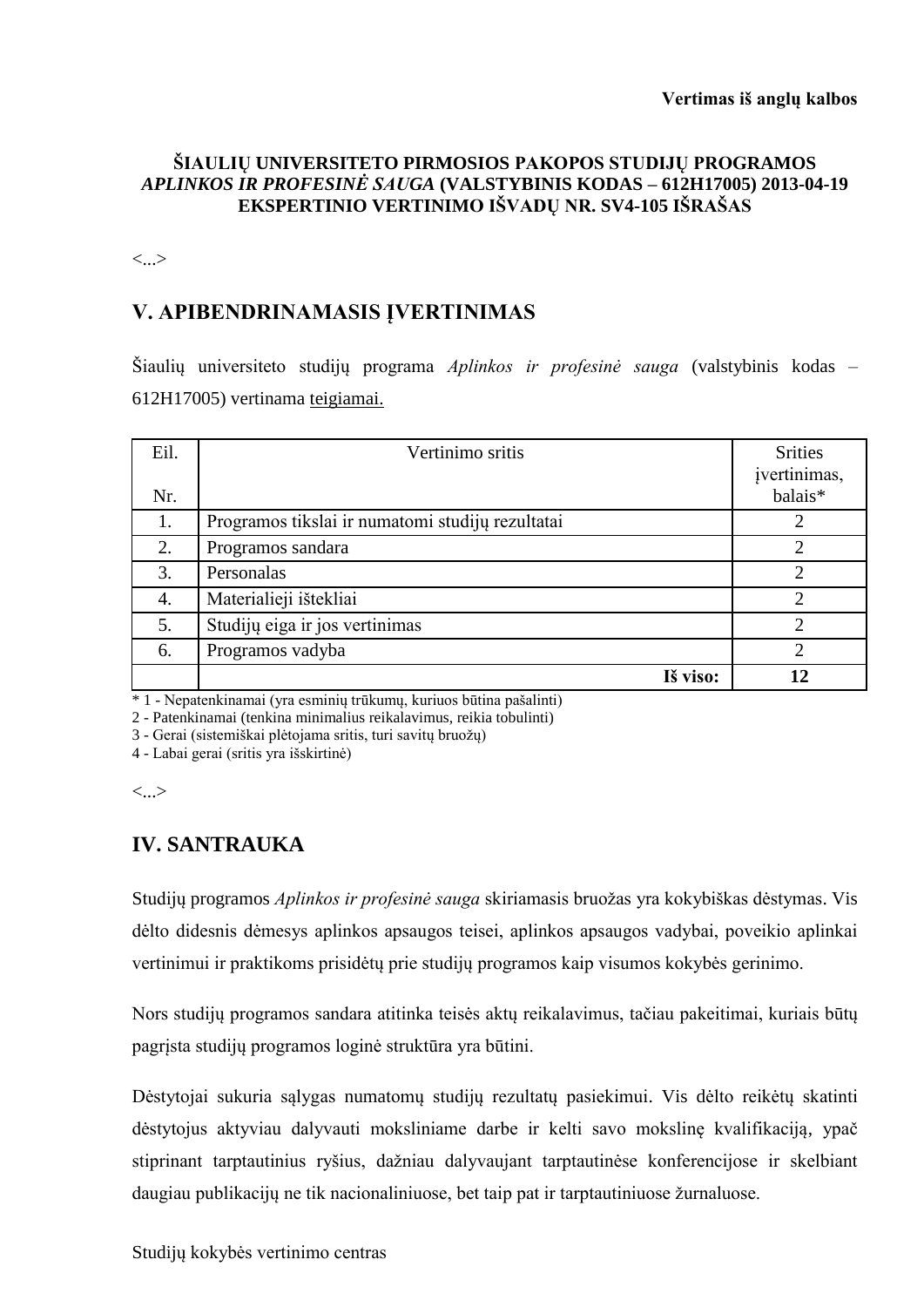Studijų programa yra aprūpinta pagrindiniais materialiais ištekliais, pakankamai geromis sąlygomis veikia biblioteka. Ekspertų grupė rekomenduoja skirti labai daug dėmesio siekiant tobulinti materialiuosius išteklius, įskaitant programinę įrangą, naujausią techninę įrangą ir neribotą belaidžio interneto prieigą bibliotekose.

Studijų programos vadyba yra silpniausia studijų programos sritis. Ekspertų grupė rekomenduoja pertvarkyti programos valdymo struktūrą. Reikėtų įgyvendinti strateginį planą. Studijų programos vykdytojai turėtų dalyvauti Europos Sąjungos struktūrinių fondų ir kituose mokslinių tyrimų projektuose.

## **III. REKOMENDACIJOS**

- 1. Siekiant pagerinti studijų programos reputaciją, populiarumą ir efektyvumą, ekspertų grupė rekomenduoja išplėsti studijų programoje įgyjamas kompetencijas papildomais įgūdžiais ir žiniomis aplinkos apsaugos teisės, aplinkos apsaugos vadybos bei poveikio aplinkai vertinimo srityse, taip pat atinkamai atsižvelgti į nacionalinius ir tarptautinius aplinkos apsaugos teisės bei vadybos reikalavimus. Į studijų programą turėtų būti įtraukta daugiau praktikų, o studijų programos vykdomas bendradarbiavimas su socialiniais partneriais turėtų būti aktyvesnis. Reikia imtis efektyvių priemonių, užtikrinančių pastovų stojančiųjų skaičių, kuris reikalingas ilgalaikiam studijų programos vykdymui. Ekspertų grupė siūlo iš naujo tiksliai apibrėžti studijų programos pavadinimą, kuris atspindėtų jos esmę.
- 2. Studijų programos sandara atitinka teisės aktų reikalavimus. Rekomenduojama daugiau dėmesio skirti studijų dalykų priskyrimui studijų krypčiai, taip pat logiškai pagrįsti matematikos ir fizikos studijų dalykų įtraukimą į studijų programą.
- 3. Dėstytojai turėtų būti skatinami aktyviau dalyvauti moksliniuose tyrimuose ir kelti savo profesinę kvalifikaciją, ypač stiprinant tarptautinius ryšius, dažniau dalyvaujant tarptautinėse konferencijose, taip pat skelbiant daugiau publikacijų tarptautiniuose moksliniuose žurnaluose. Be to, dėstytojai turėtų skatinti studentus susipažinti su tarptautiniuose žurnaluose paskelbtais naujausiais mokslinių tyrimų rezultatais ir juos reflektuoti studijų procese. Reikėtų tobulinti techninės pagalbos akademiniam personalui teikimą. Akademinis personalas daugiausia dėmesio ateityje turėtų skirti:
	- 1. Studijų užsienio kalba apimties didinimui (anglų ir (arba) rusų);